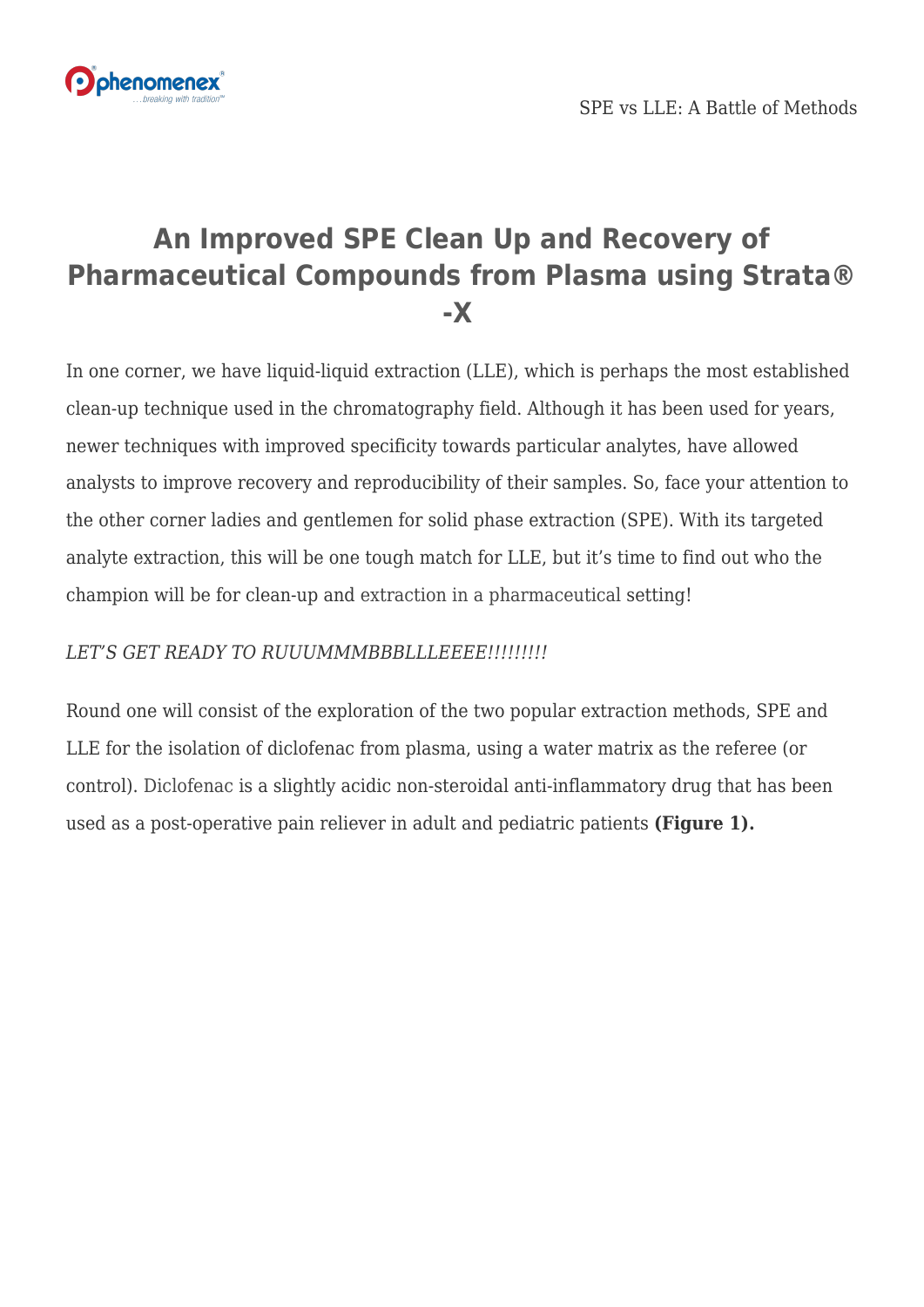

Figure 1.

Structure of Internal Standard Flurbiprofen and Diclofenac



Diclofenac (p $K_a = 4.0$ )

We will give them both a fair fight by starting with the same plasma pre-treatment step; filtration through a gauze cloth. Afterwards, 500 µL of diclofenac, dissolved in 5 % methanol, was added to 500 µL of plasma, and the solution mixture was then acidified with 600 µL of 1M phosphoric acid.

#### *Ding-Ding: Round One*

SPE steps up first to LLE with pre-treated plasma samples that are further cleaned up and concentrated by a simple [Strata-X® m](https://www.phenomenex.com/Products/SPDetail/Strata-X?utm_campaign=improved_clean_up_plasma&utm_source=blog&utm_medium=referral&utm_content=strata_x)ethod consisting of conditioning the cartridge, equilibrating, loading the sample, a washing step, eluting the proper analytes, and a drying down for ultra-concentration.

Oh, but what's this! After pre-treatment, LLE adds 5 mL of hexane IPA (95:5) to the pretreated solution, which is followed by 1 minute of vortexing, and 10 minutes of centrifugation at 2,000 rpm. The organic layer is then extracted and dried down for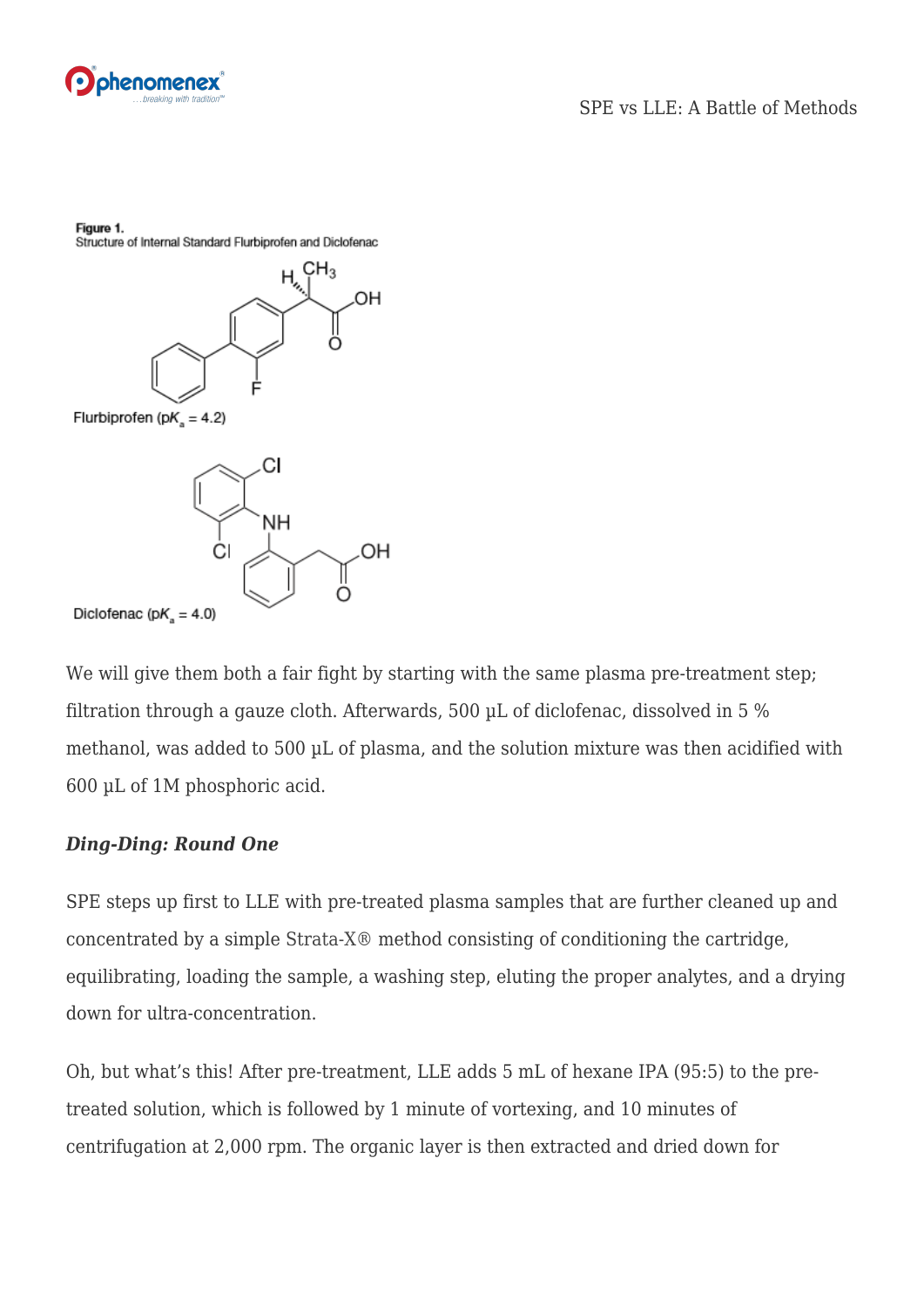

comparable concentration to SPE.

*Whistle blows: Round one ends in a tie, both teams fought valiantly and ended up with seemingly clean extracts.*

## *Ding-Ding: Round Two*

The veteran in the ring, LLE, steps up with traditional tactics of being used as the standard clean-up procedure for a variety of pharmaceutical samples. Although the technique has been used for many decades, it could stand to be improved upon.

SPE comes in with a right hook and knocks LLE off balance by providing many benefits over LLE's traditional method, including higher recoveries, time and solvent savings, as well as more consistent results.

To kick this match up a notch, recoveries were compared to see which technique, SPE or LLE, reigned supreme. With this added twist, it looks like Strata-X SPE is yielding approximately 86% absolute recovery of 15 µg/mL of diclofenac in the plasma matrix as opposed to 46% for LLE. And the crowd yells "Boo LLE!!!"

This accounts for almost a two-fold increase in recovery as compared to LLE!

*Whistle blows: Round two ends with SPE taking the lead!*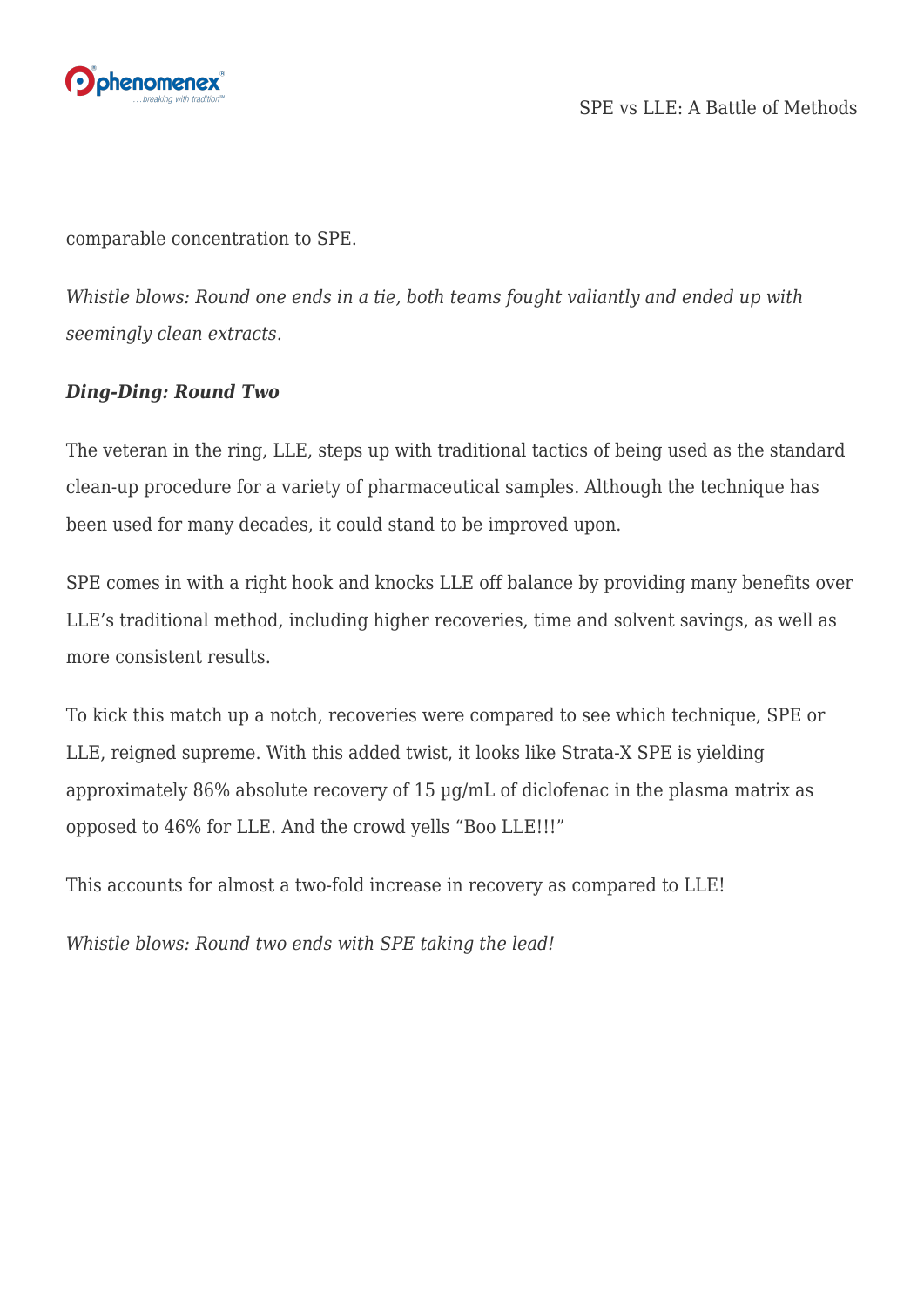



Figure 2. Diclofenac Extracted Reference Curve: Solid Phase Extraction in Plasma Matrix

#### Figure 3.

Diclofenac Extracted Reference Curve: Liquid-Liquid Extraction in Plasma Matrix



SPE provides a greater absolute percent recovery by two-fold over LLE, the Strata-X procedure shows less variability between cartridges. SPE is more precise and reproducible than LLE for the extraction of pharmaceutical compounds.

#### *Ding-Ding: Final Round!*

The [Strata-X SPE](https://www.phenomenex.com/Products/SPDetail/Strata-X?utm_campaign=improved_clean_up_plasma&utm_source=blog&utm_medium=referral&utm_content=strata_x) comes in strong, utilizing the chemical bonding properties of a pyrrolidone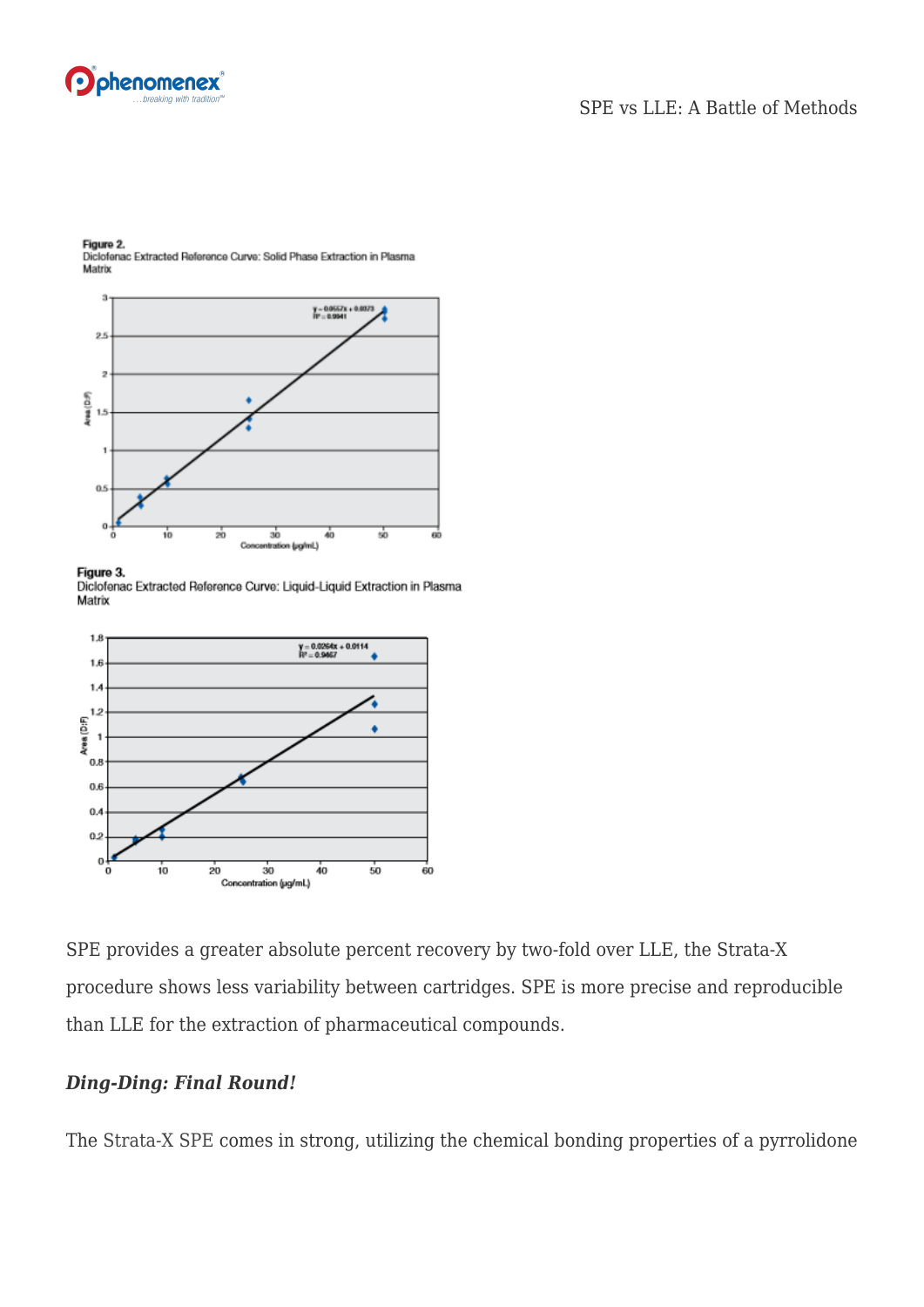

ligand, which makes it a prime target for the retention of hydrophobic neutral compounds, while also retaining basic and acidic compounds under strong organic wash conditions.

With the presence of the phenyl ring in the pyrrolidone ligand, LLE doesn't stand a chance against SPE. Pi-pi interactions are prevalent for compounds with aromatic structures, and acidic and basic compounds bind to the nitrogen of the secondary amine and the carbonyl carbon.

LLE comes in with a last-ditch effort punch by utilizing two immiscible solvents that compete for interaction with the analyte of interest.

The punch doesn't land! And with that SPE finishes LLE off and wins the match!

While LLE has been a universal choice of extraction, SPE poses more advantages over LLE for the extraction of diclofenac, via the existence of multiple binding sites on the Strata-X sorbent. This match up shows that SPE provides greater absolute recovery of diclofenac when compared to LLE; and is less time-intensive, consumes less solvent than traditional LLE procedures, and provides better reproducibility, thereby demonstrating that the extraction method of choice for pharmaceuticals, such as diclofenac, is SPE.

### **Solid Phase Extraction is the** *WINNER!!!*